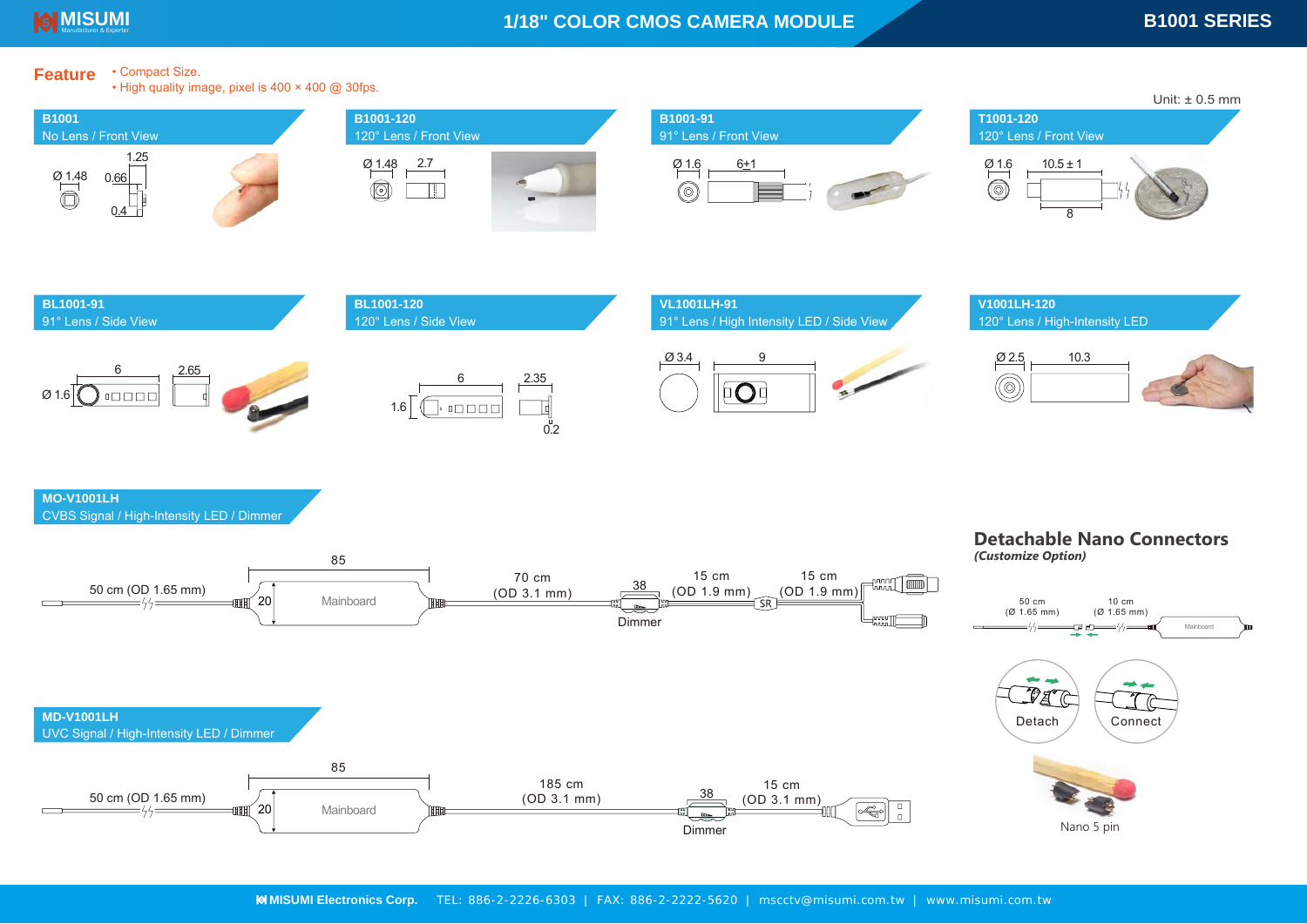## **Specification**

| Model                      | MO-V1001L                       | <b>MO-VL1001L</b>               | MO-V1001LH                              | <b>MD-V1001L</b>                     | <b>MD-VL1001L</b>               | <b>MD-V1001LH</b>                       |  |
|----------------------------|---------------------------------|---------------------------------|-----------------------------------------|--------------------------------------|---------------------------------|-----------------------------------------|--|
| Orientation                | <b>Front View</b>               | <b>Left Side View</b>           | <b>Front View</b>                       | <b>Front View</b>                    | <b>Left Side View</b>           | <b>Front View</b>                       |  |
| <b>LED</b>                 | $LED \times 3$<br><b>Dimmer</b> | $LED \times 2$<br><b>Dimmer</b> | High-Intensity LED x 4<br><b>Dimmer</b> | $LED \times 3$<br><b>Dimmer</b>      | $LED \times 2$<br><b>Dimmer</b> | High-Intensity LED x 4<br><b>Dimmer</b> |  |
| Dimension (mm)             |                                 | $\varnothing$ 2.5 x 10.3        | $\varnothing$ 3.4 $\times$ 9            | Ø 2.5 x 10.3                         |                                 | $Ø$ 3.4 x 9                             |  |
| Interface                  |                                 | RCA Female / DC Jack            |                                         | <b>USB 2.0</b>                       |                                 |                                         |  |
| Output Format              |                                 | <b>CVBS</b>                     |                                         | MJPEG / YUV                          |                                 |                                         |  |
| <b>Operating System</b>    |                                 | <b>CVBS</b> device              |                                         | Windows 7, Windows 8, Linux, Android |                                 |                                         |  |
| Power                      |                                 | DC 5~12V                        |                                         | DC 5V (USB)                          |                                 |                                         |  |
| Camera Type                | Tube Type                       |                                 |                                         |                                      |                                 |                                         |  |
| Frame Rate (Max.)          | 400 × 400 @ 30fps               |                                 |                                         |                                      |                                 |                                         |  |
| Pixel Size (µm)            | $1.75 \times 1.75$              |                                 |                                         |                                      |                                 |                                         |  |
| Image Sensor               | 1/18" Color CMOS Camera Module  |                                 |                                         |                                      |                                 |                                         |  |
| Image Area (µm)            | 741 x 707                       |                                 |                                         |                                      |                                 |                                         |  |
| Scan Mode                  | Progressive                     |                                 |                                         |                                      |                                 |                                         |  |
| Sensitivity                | 1000 mV / Lux-sec               |                                 |                                         |                                      |                                 |                                         |  |
| Dynamic Range              | 67.1 dB @ 8x gain               |                                 |                                         |                                      |                                 |                                         |  |
| Storage Temperature        | -30 to 60 Degree C              |                                 |                                         |                                      |                                 |                                         |  |
| <b>Working Temperature</b> | -10 to 45 Degree $C$            |                                 |                                         |                                      |                                 |                                         |  |
| <b>Power Current</b>       | 170 mA                          |                                 |                                         |                                      |                                 |                                         |  |



**Connector Information**







Type A USB Micro Type B USB Type C USB Mini Type B

P

G







V

G

Phone Jack M8 Waterproof RCA / DC

NOTE: <u>G</u> GND <u>A</u> AUDIO <u>P</u> DC POWER <u>V</u> VIDEO

# **MD-B1001LH-91X**

| SERIES <sup>1</sup> | <b>CONNECTOR</b>                                                                                                                                                  | <b>CAMERA BODY</b>                                                                                                                                                                                                                                                                             | <b>DISPLAY</b>         | <b>LED</b>                                                                               | <b>LENS</b>                                                                                      | <b>CABLE (Sensor Board To Mainboard)</b>                                                                                                                                                                                                                                                                                                                                                                                                                                                                      |
|---------------------|-------------------------------------------------------------------------------------------------------------------------------------------------------------------|------------------------------------------------------------------------------------------------------------------------------------------------------------------------------------------------------------------------------------------------------------------------------------------------|------------------------|------------------------------------------------------------------------------------------|--------------------------------------------------------------------------------------------------|---------------------------------------------------------------------------------------------------------------------------------------------------------------------------------------------------------------------------------------------------------------------------------------------------------------------------------------------------------------------------------------------------------------------------------------------------------------------------------------------------------------|
| M Basic             | <b>UVC Signal</b><br><b>D</b> USB 2.0 Type A<br>M USB 2.0 Micro Type B (OTG)<br>$\mathsf T$ USB 2.0 Type C<br><b>CVBS Signal</b><br><b>O</b> RCA Female / DC Plug | <b>Front View</b><br><b>B</b> Board Type<br>VB Board Type + Dimmer<br>$\Gamma$ Tube Type<br><b>V</b> Tube Type $+$ Dimmer<br><b>Side View</b><br><b>BL</b> Board Type<br><b>VBL</b> Board Type + Dimmer<br><b>SL</b> Forming Type<br><b>VSL</b> Forming Type + Dimmer<br>VL Tube Type + Dimmer | 1001 Color<br>7001 B/W | <b>LH</b> High Intensity<br>L White LED<br><b>L8</b> IR 850 nm LED<br>$L9$ IR 940 nm LED | 90 $0.505$ mm / F 4.0 (90°)<br>91 0.5 mm / F 3.6 $(91^{\circ})$<br>120 $0.418$ mm / F 5.0 (120°) | <b>UVC (Max) CVBS (Max) Note</b><br>Code O.D<br>Available To Add LED<br>D $\varnothing$ 0.65 50~180 cm<br>50~180 cm<br>50~180 cm<br>50~140 cm<br>$C$ $\varnothing$ 1.2<br><b>LED Unavailable</b><br>$X$ $\varnothing$ 1.35 50~210 cm<br>50~130 cm<br>Available To Add LED<br>50~600 cm<br>Available To Add LED<br>50~600 cm<br>E Ø 1.6<br><b>B</b> $\varnothing$ 1.65 50~150 cm<br>50~130 cm<br>Available To Add LED<br>Ø 1.85 50~190 cm<br>50~160 cm<br>Available To Add LED<br>N/A<br>* OD Cable OD unit mm |